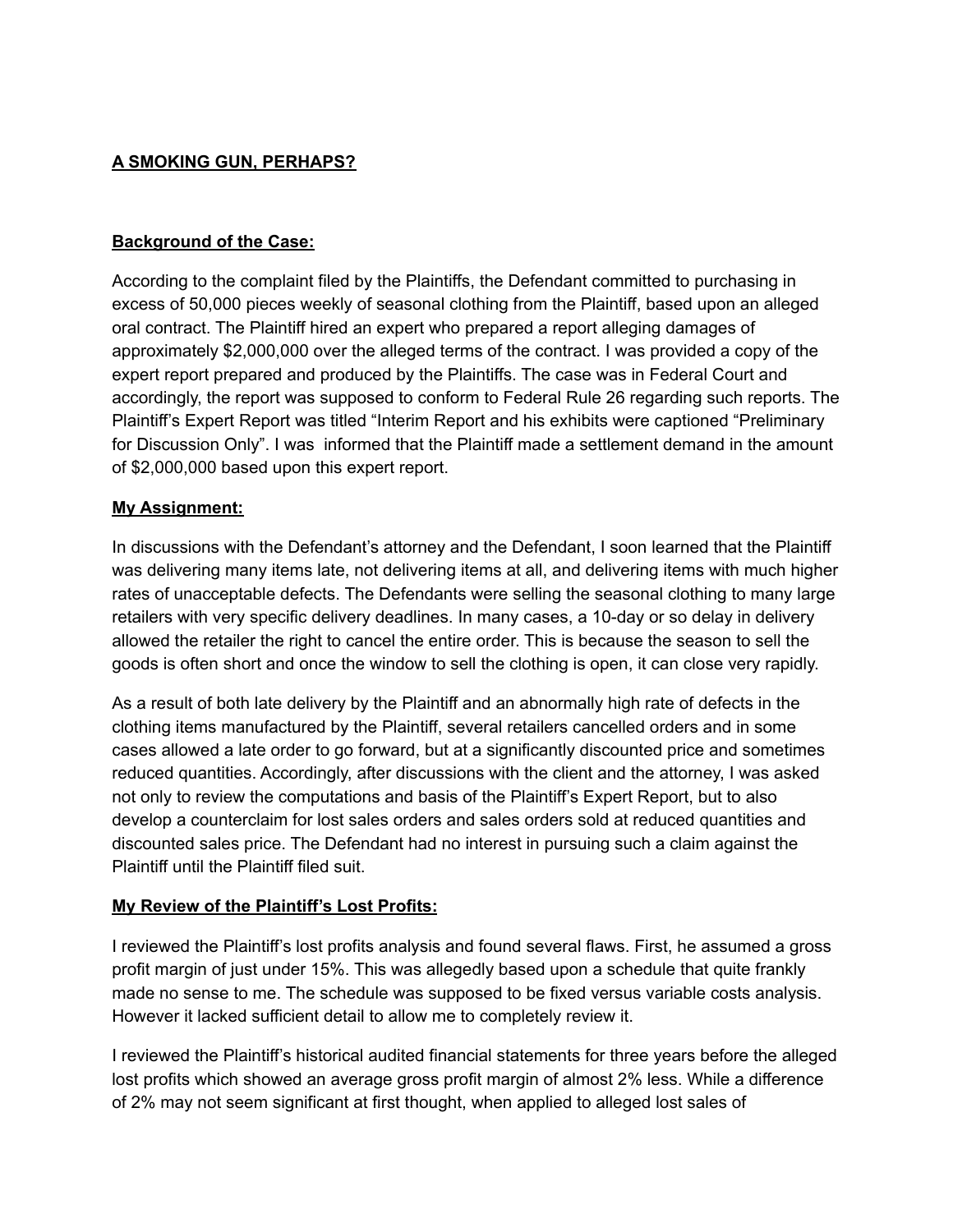approximately \$12,900,000 this would result in an adjustment to this computation of lost profits in the amount of approximately \$250,000. In addition, I noted that other operating costs declined approximately \$134,000 one year after the alleged lost profits. Using the 21-month contract period alleged by the Plaintiff's Expert, this would have resulted in a savings of approximately \$231,000. In total, I estimated that the Plaintiff' Expert damage computation was overstated by no less than approximately \$481,000. I say no less than because the Plaintiff's expert report was very vague, lacking in significant details. As a result, I was unable to perform a complete review, a fact I made clear in my rebuttal report.

# **The Plaintiff's Expert Review of Purchase Orders:**

In his report, the Plaintiff's Expert opined that in 19% of the purchase orders there was a revision that was dated after the original delivery date. The 19% represented 27 purchase orders. I also reviewed these purchase orders and found of the 27 purchase orders identified by the Plaintiff's Expert, several contained only minor changes correcting typographical errors such as the year was typed incorrectly. On others, there was a request to increase the quantity of the order, mostly in insignificant amounts. In all cases, when a change (other than correcting a typographical error) were requested, the delivery date was changed to provide more time for the Plaintiff to fill the purchase order.

It appeared that the Plaintiff was planning to use the expert opinion contained in his report to argue a justification for the Plaintiff's repeated late shipping and delivery of the orders. However, the expert did not deal with the fact that in all cases when a change of substance was made in a purchase order, the delivery date was modified. I therefore concluded that his analysis was flawed and not useful in determining if the Plaintiff's failure to meet deadlines was justified.

### **My Computation of Lost Sales and Corresponding Lost Profits:**

According to interviews I conducted with the Defendant's operational staff, I was informed that the Defendant suffered lost sales as a result of the Plaintiff's actions. In some cases, the delivery of items was late and the Defendant's customers canceled orders. In other cases, the Defendant's customers agreed to accept the order late, but at reduced quantities and reduced prices. To verify what I was told, I reviewed documents such as purchase orders, work in process reports, cancellation reports, reports summarizing actual sales by the Defendant, invoices from the Plaintiff, receiving reports, inspection reports, prepaid freight bills and other information contained in the Defendant's computer system. From some of this information I was able to determine that many orders were cancelled by the Defendant's customer due to the inability of the Defendant to deliver the merchandise timely or not at all. Because of the seasonal nature of the clothing, the retail purchaser had the right to cancel the order if not delivered timely.

The result of my analysis showed that cancelled orders, reduced orders and required reduced prices resulted in lost sales by the Defendant of approximately \$6,300,000. To mitigate its damages, In some cases, the Defendant sold the merchandise to its customers at reduced prices and or quantities. In other cases, the goods were sold through large discounters. In total,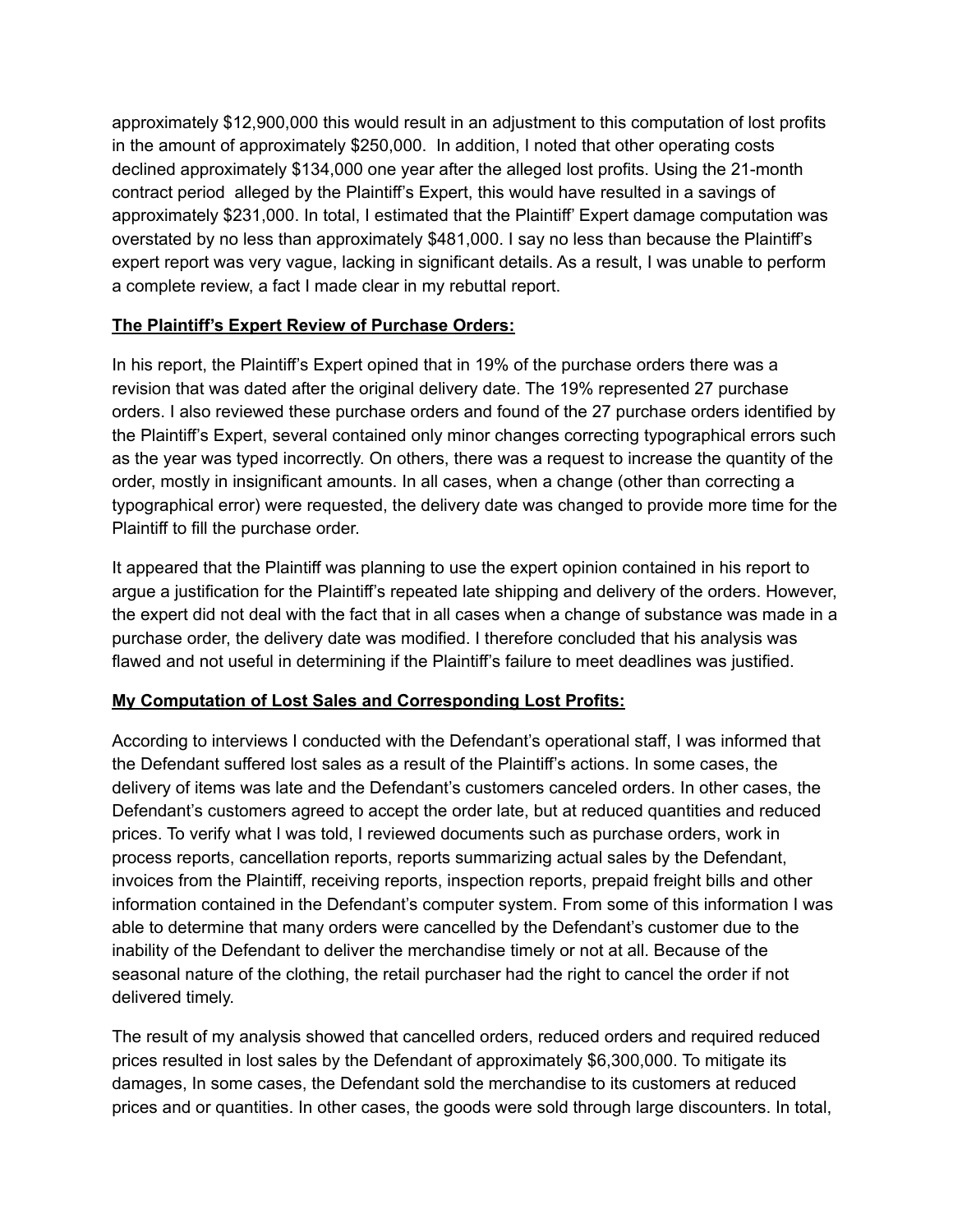these reduced sales amounted to approximately \$3.300,000 resulting in net lost sales of approximately \$3.000,000. Based upon a review of the Defendant's historical operating cost structure I determined it was able to avoid additional costs of approximately \$1,154,000 including cost of goods sold avoided on non-delivered goods and certain other variable costs. After taking into account the cost savings, the net profits were approximately \$1,846,000. This loss did not take into account the bad will it may have created with certain customers for the Defendant's failure to meet the terms of orders, especially with large retailers. Accordingly, my computation was conservative.

# **The Smoking Gun:**

In my experience, one rarely sees a smoking gun in litigation. I am not sure if this qualifies or not. You can be the judge. In my discussions with the client's operational employees, I wanted to know why they stopped using the Plaintiff to manufacture clothing. They told me that the quality of the clothing did not meet their standards and delivery was not timely or not at all. I had them go through the process so I could understand from order to receipt what steps were done.

During the description of the process, I learned that the Defendant engaged a private individual to inspect the goods before shipment by the Plaintiff. Upon further inquiry, I learned that the significant defects were not always noted by the inspector. With the permission of my client (Defendant) I arranged for an interview with the inspector. Since he did not reside in the US, it was to be conducted by phone. In preparation for the interview, I reviewed the inspection reports and noted that for many of them, photocopies were provided instead of originals. Upon further inspection, it appeared to me that the photocopied inspection reports had the inspectors signature in exactly the same place on a line on the reports. I accordingly became suspicious that these inspection reports were falsely created by the Plaintiff and that the inspector never performed the inspections. In further preparation for the upcoming phone interview, I had these inspection reports faxed to the inspector for his review. I also sent him copies of some original inspection reports that seemed to be in order.

The interview confirmed my suspicions. The inspector clearly informed me that he had not conducted inspections on any of the goods reflected on the photocopied inspection reports. While the photocopied inspection reports included a signature that looked like his, he did not sign the inspection reports in question and did not inspect the goods. He told me that according to his passport, he was not in the country where the manufacturing facility was located on many of the dates of the alleged inspections. I asked for it and he graciously agreed to send me a copy of his passport. Once received, I was able to confirm that his passport established he was not present in the country that the manufacturing facility was located in 64% of the dates of the inspection reports in question. In some cases, he could have been in that country at other facilities unrelated to the Defendant. In some cases, it was unclear from his passport if he was or was not in the same country. What was clear is that I located 126 photocopied inspection reports that the inspector told me he never signed because he never inspected the goods.